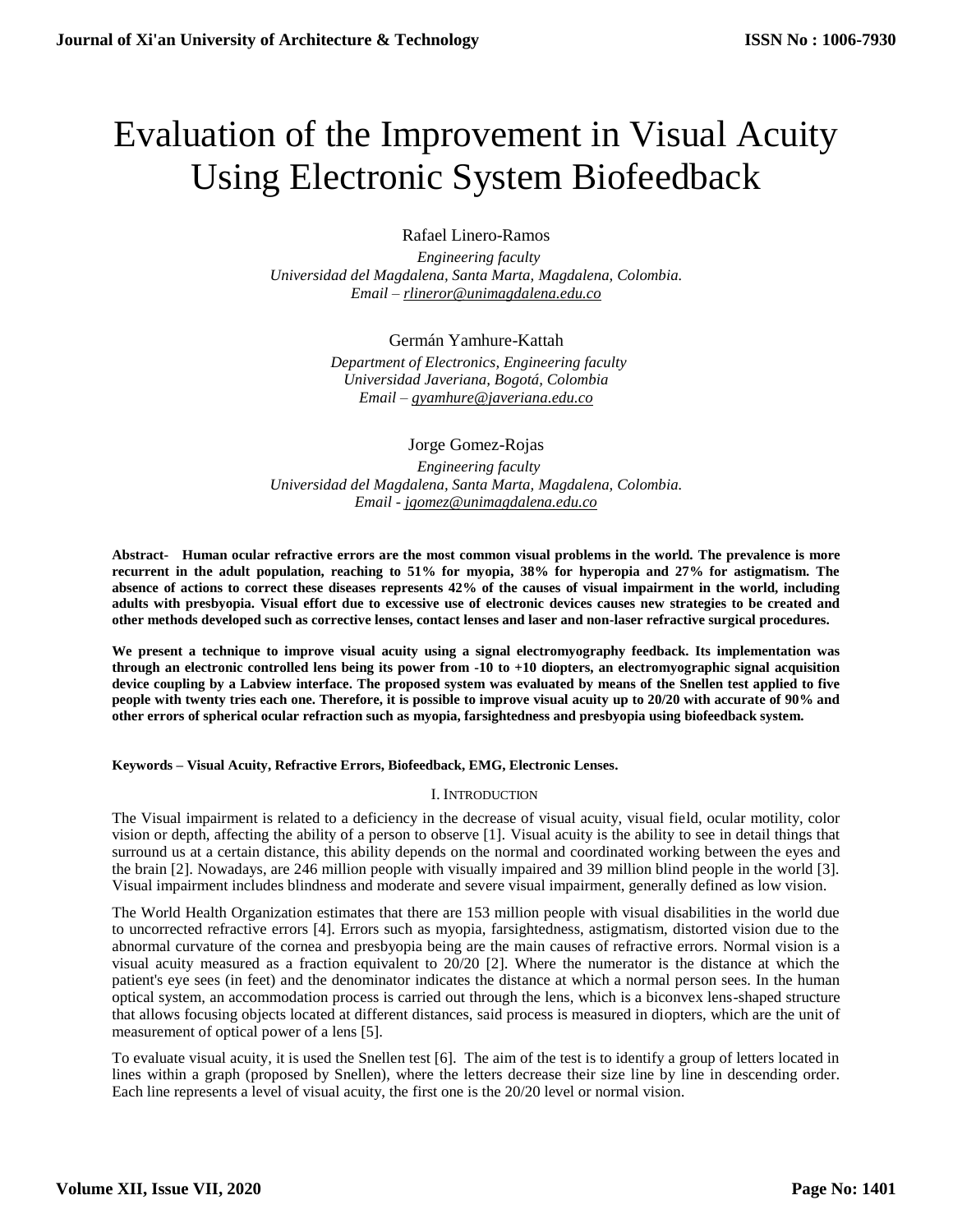Biofeedback is a process that allows an individual to learn how to change physiological activity to improve health and performance [7]. This process is used to control the physiological functions of human that informs the subject of the state of the function that you want to control. Some instruments of this type measure physiological activity such as brain waves, heart function, breathing, muscle activity and skin temperature.

A first version of this research was the development of a system to control the degree of focus of a camera lens using surface electromyographic signals (EMGS) [8]. It is based on sensing of the muscles of the forehead, in which the degree of focus could be modified voluntarily from electromyographic signals.

Electromyographic signals (EMG) are electrical signals produced by the muscles during the process of contraction and relaxation. Superficial electromyographic signals (EMGS) are a source of information that can be used to control electronic and virtual devices. In general, they are collected using surface bipolar electrodes located on the skin [9].

On the other hand, a research at the University of Utah implemented a liquid crystal lens, which automatically and electronically changes its focal power, through mechanical actuators changing the radius of curvature of the lens [10].

The work developed in [11] addresses low vision disabilities through bio-feedback methods through infrared photostimulation and fovea stimulation to assess visual acuity, color vision, visual perimetry and sensitivity to contrast.

Study showed in [12] depict a biofeedback by increasing attentional modulation. This technique supports the brain to fix the preferred locus of the retina to achieve the rehabilitation of low vision disabilities, considering that said audio biofeedback facilitates the transmission of stimuli between the retina and the brain. The term preferred locus of the retina describes an area of the retina that acts as a pseudo-fovea to focus objects and perform visual tasks that imply a fine vision of details when there are diseases in the fovea [13].

In section 2 of this work, the specifications and description of the designs and the technology used are presented. In addition, experiments designed to assess the modification of visual acuity are described. Section 3 presents the results obtained with the conduct of the investigation and its analysis. Finally, section 4 shows the conclusions.

# II. METHODOLOGY

### *2.1 System Implementation*

The bio-feedback system using electromyographic signals to control the focus of an electronic optical system was implemented from a pair of electronically adjustable lenses EL-16-40-TC-VIS-20D manufactured by Optotune [14]. The characteristics of the controllers are described in Tables I and II.

| <b>Numerical opening</b>                                                 | 16                              | mm       |
|--------------------------------------------------------------------------|---------------------------------|----------|
| <b>Optical power</b>                                                     | $-10a + 10$                     | diopters |
| <b>Type of lenses</b>                                                    | flat - concave or flat - convex |          |
| Response time (typical at 30 $\degree$ C, step from 0 to +/- 250mA)      |                                 | ms       |
| Stabilization time (typical at 30 $\degree$ C, step from 0 to +/- 250mA) | 40                              | ms       |
| Nominal control current                                                  | $-250a + 250$                   | mA       |
| Supply voltage (Vcc)                                                     | 3.3                             |          |
| <b>Power consumption</b>                                                 | 0a1                             | w        |
| Data transmission to and from controller                                 | <b>FPC Flex</b>                 |          |

Table 1. Main characteristics of electronic lenses el-16- 40-tc-vis-20d [14].

Electronic components to implement the optical system to fit visual acuity were put in a structure around the head of a test subject, so that the lenses are in front of your eyes. On the other hand, the g.MOBIlab device manufactured by g.tec is selected.

This device senses surface EMG signals in humans for research purposes, considering the characteristics documented in Table III [15].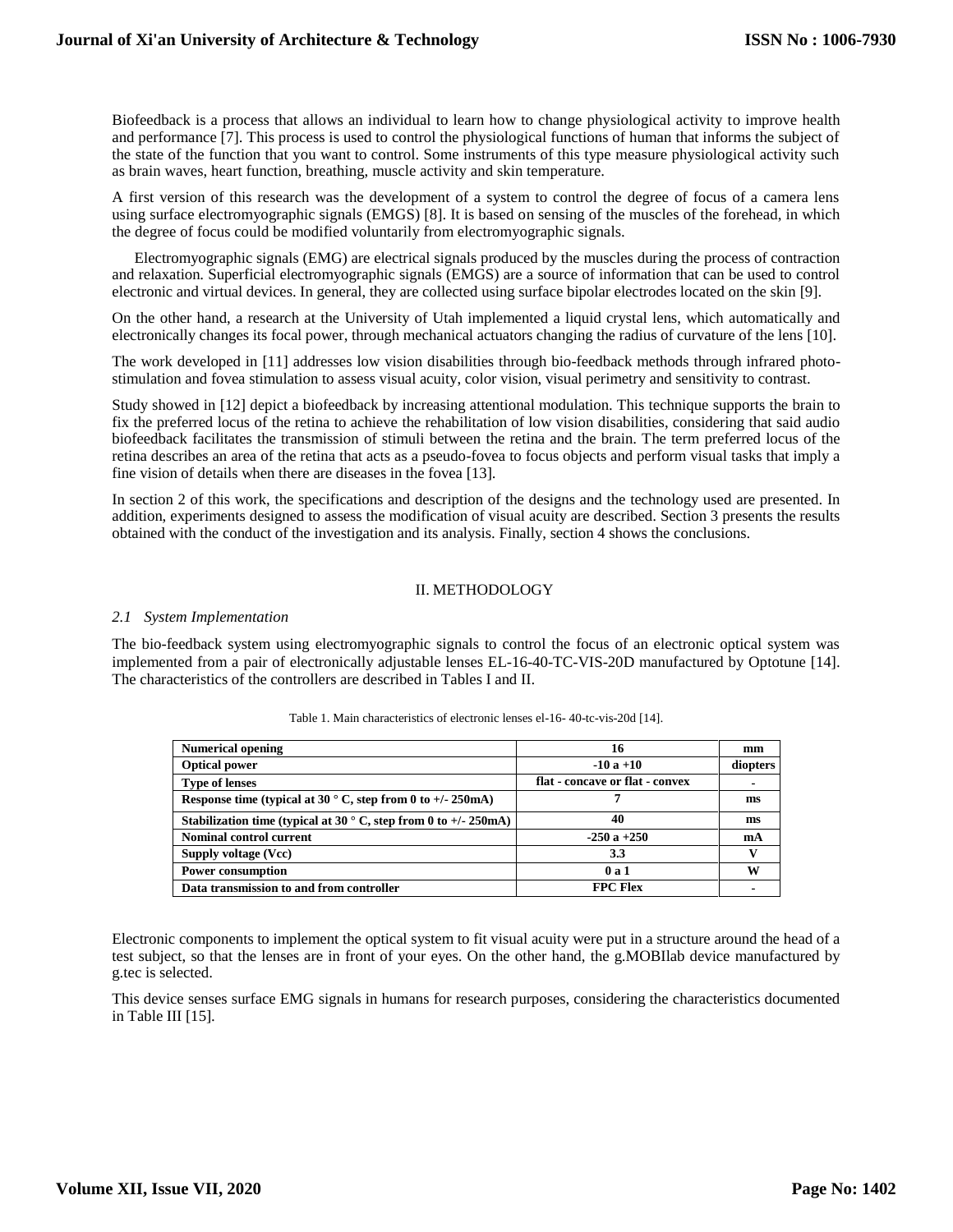| <b>Maximum output current</b>                              | $-290a$ 290 | mA         |
|------------------------------------------------------------|-------------|------------|
| <b>Input voltage</b>                                       |             |            |
| <b>Power consumption</b>                                   | 50-1100     | mW         |
| Digital-analog converter<br>(resolution)                   | 12          | <b>Bit</b> |
| Response time (step from 0 to $+/- 200 \text{mA}$ )        | $2 - 4$     | ms         |
| <b>Stabilization time</b><br>(step from 0 to $+/- 200$ mA) | 15          | ms         |
| Data transmission to and from PC                           | USB         |            |

Table II. Main features of the controller: electrical lens driver 4 [16].

Table III. Device characteristics g.MOBIlab+ [15].

| <b>Electrode type</b>                 | Active          |              |
|---------------------------------------|-----------------|--------------|
| <b>Type of device</b>                 | <b>Wireless</b> |              |
| Wireless data transmission            | bluetooth       |              |
| to PC                                 | 2.0             |              |
| <b>Nominal Voltage (DC)</b>           | 3               | $\mathbf{v}$ |
| <b>Nominal Power</b>                  | 0.18            | VA           |
| Number of input channels              | 8               |              |
| <b>Sensitivity (minimum)</b>          | $+/-$ 500       | μV           |
| Sensitivity (maximum)                 | $+/- 250$       | mV           |
| Pass band                             | $0.5 - 100$     | Hz           |
| <b>Sampling rate</b>                  | 256             | Hz           |
| Analog-digital converter (resolution) | 16              | <b>bit</b>   |

An interface in LabVIEW was designed for the coupling between the electronic optical system and the EMGS signal acquisition system. LabVIEW is a robust signal processing tool and is also compatible with the devices used.

The interface designed for the test subject has four buttons. The first one changes the direction of the variation of the optical power of the lenses. It is activated with electromyographic activity from the corrugator supercilii muscle. The second button to reset the optical power of the lenses if necessary. The third button indicates when you see in detail the things that surround the person performing the test with the bio-feedback system at a certain distance. The last button saves the experiment performed.

The acquisition of the EMGS signals and their processing are carried out by bluetooth and through the gMOBIlabplus.vi block. The data is captured, the sensitivity is selected and thus, the EMGS signal is stored. Subsequently, filtering is performed by rejecting the frequency of the power line noise (60 Hz). Then, the Trigger and Gate block is used allowing the passage of signals that exceed a predetermined threshold.

The programming of the electronic lenses and the configuration of the serial communication ports to connect the lens controllers is done using the VISA block. Using the Write Read Lens Driver block, developed by the manufacturer Optotune, the operating mode of the lenses, the optical power control mode is programmed, this control is carried out from the EEPROM memory. According to the optical power required in the lenses, the necessary current is requested from the power source, in this case the USB ports of a portable computer.

The optical power control of the lenses is carried out with conditioned structures based on comparisons of the output data of the Trigger and Gate function. Data is stored in plain text file using the Write to Measurement File block. The variables are test time, test dates and optical power of the lenses. In general, the blocks that make up the development of the biological feedback system are shown in Figure 1. On the other hand, Figure 2 depict real elements to make the experiment.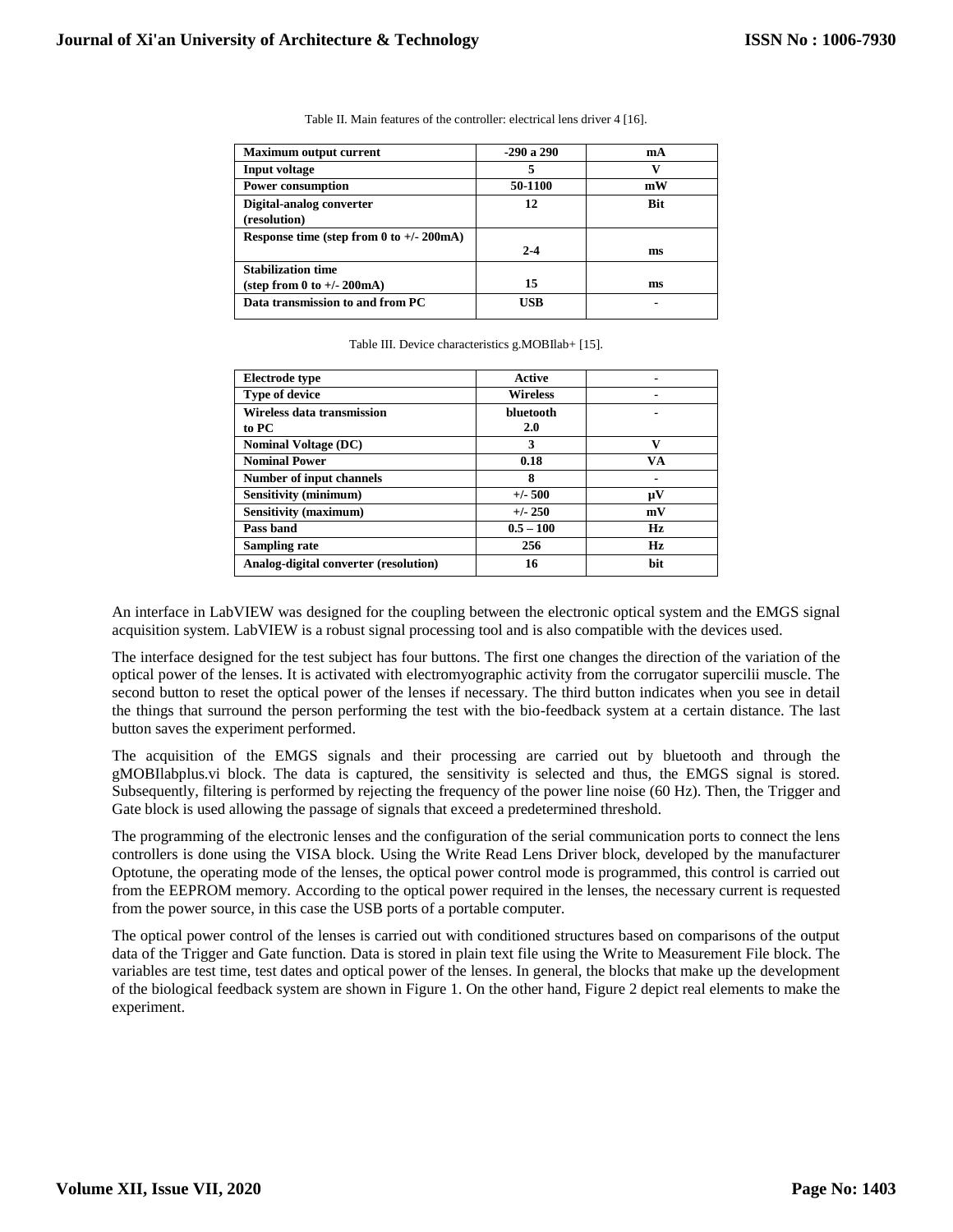

Figure 1. DWT Block diagram of the bio-feedback system.



Figure 2. Bio-feedback system to evaluate the improvement of visual acuity.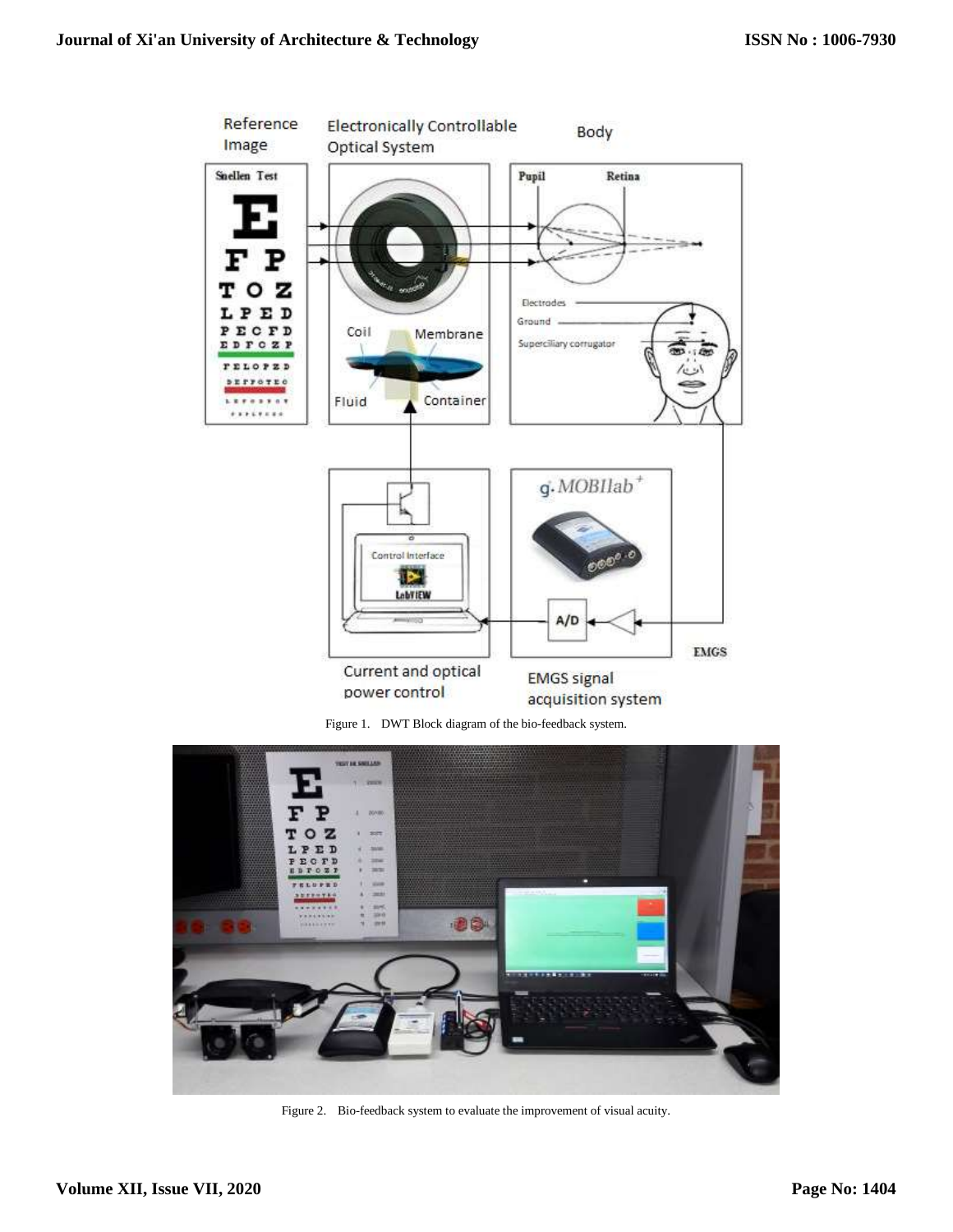# *2.2 Experiments*

Experiments designed to testing visual acuity consist of placing electrodes in supercilii undulating muscle, as shown in Figure 1. It is necessary connecting the electronic optical system and the EMGS signal acquisition system to the computer and initializing the software. Then, the patient is placed in front of the computer and the optical system consisting of the pair of electronic lenses with their respective controllers is placed.

A Snellen Test is performed, following a designed test protocol, to evaluate the improvement of visual acuity. In this test the lens power is initialized at zero (0) diopters for myopic volunteers and at different powers (between 1 and 5 diopters randomly) for emmetropic volunteers (with normal vision).

Through the bio-feedback process with electromyographic signals, the patient varies the power of the electronic lenses. The lenses are programmed to make discrete changes of  $\pm$  0.25 diopters by pressing the user buttons. The patient practices reading the lines of the Snellen graph. The test starts on the 20/20 line of sight and the patient must indicate that he saw well through the button intended for this in the user interface.

In this work a total of one hundred (100) tests were carried out with five (5) subjects, of which each subject performed twenty (20) tests, distributed in blocks of five (5) tests per day. A Snellen Test at 6 m. of distance between the graph and the patient needs letters of 8 cm x 8 cm. The tests of this work were carried out in a laboratory measuring 5.2 meters long, 3.5 meters wide, 2.2 meters high.

Therefore, the graph was printed to scale, where the first letter was 6.8 cm x 6.8 cm. These measurements are equivalent to a test with 4.7 meters between the graph and the person examined. The lighting conditions of the laboratory were given by 12 luminaires of 2506 lumens each and a color temperature of 6500 Kelvin, all this taking into account that all the tests performed were after 6 p.m. Time (Coordinated Universal Time) UTC -05: 00.

# III. EXPERIMENT AND RESULT

To perform an analysis of the improvement of visual acuity using the implemented bio-feedback system, the results of the tests performed were stored, which are shown in the graphs from Figure. 3 to 7.



Figure 3. Results of experiments performed with test subject 1.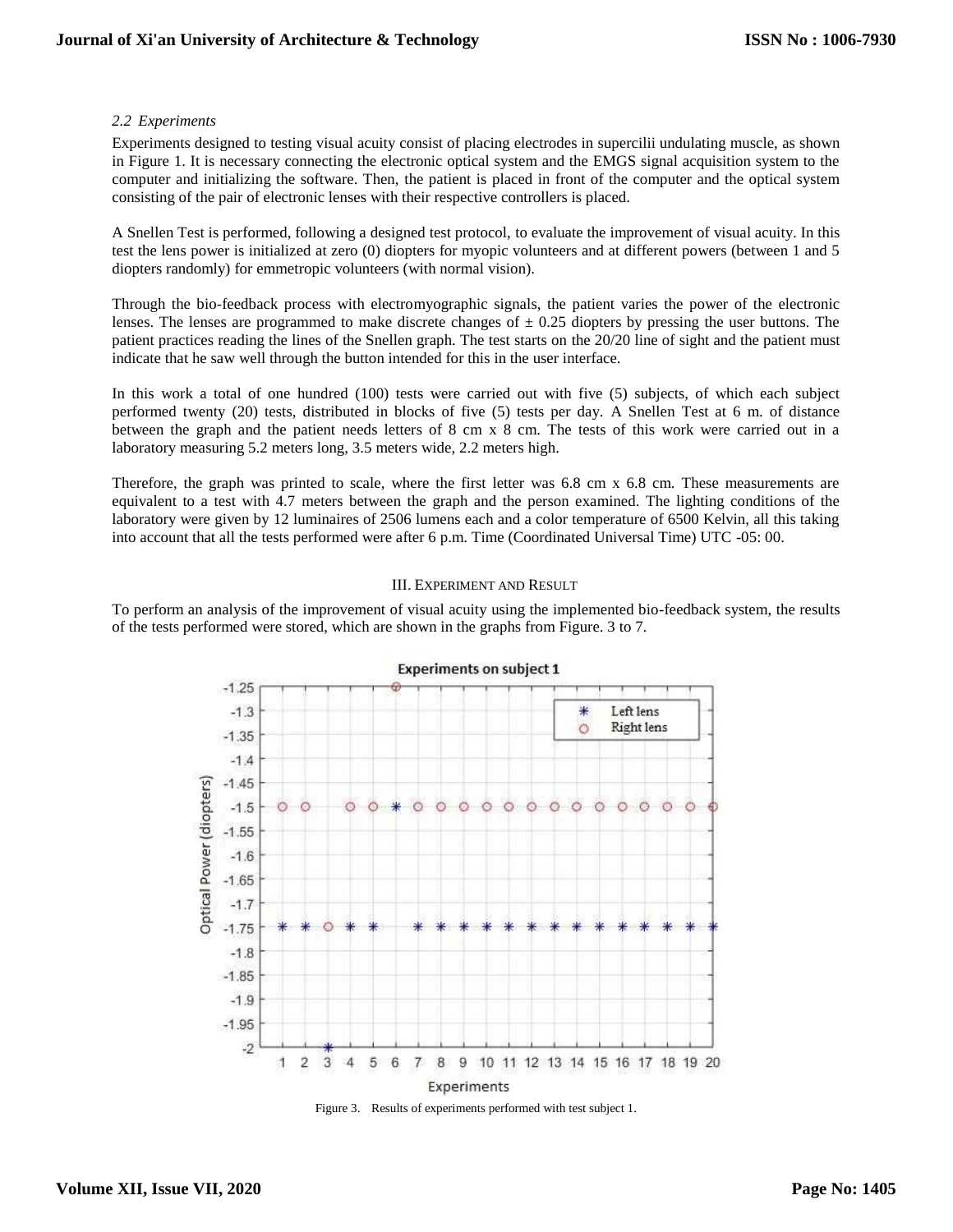These graphs show the results of the 20 experiments performed with each test subject. The optical power set by the volunteers is shown for each experiment in both lenses. the results indicate that they saw in detail the line of the Snellen graph indicating a visual acuity equal to 20/20.



Figure 4. Results of experiments performed with test subject 2.



**Experiments on subject 3** 

Figure 5. Results of experiments performed with test subject 3.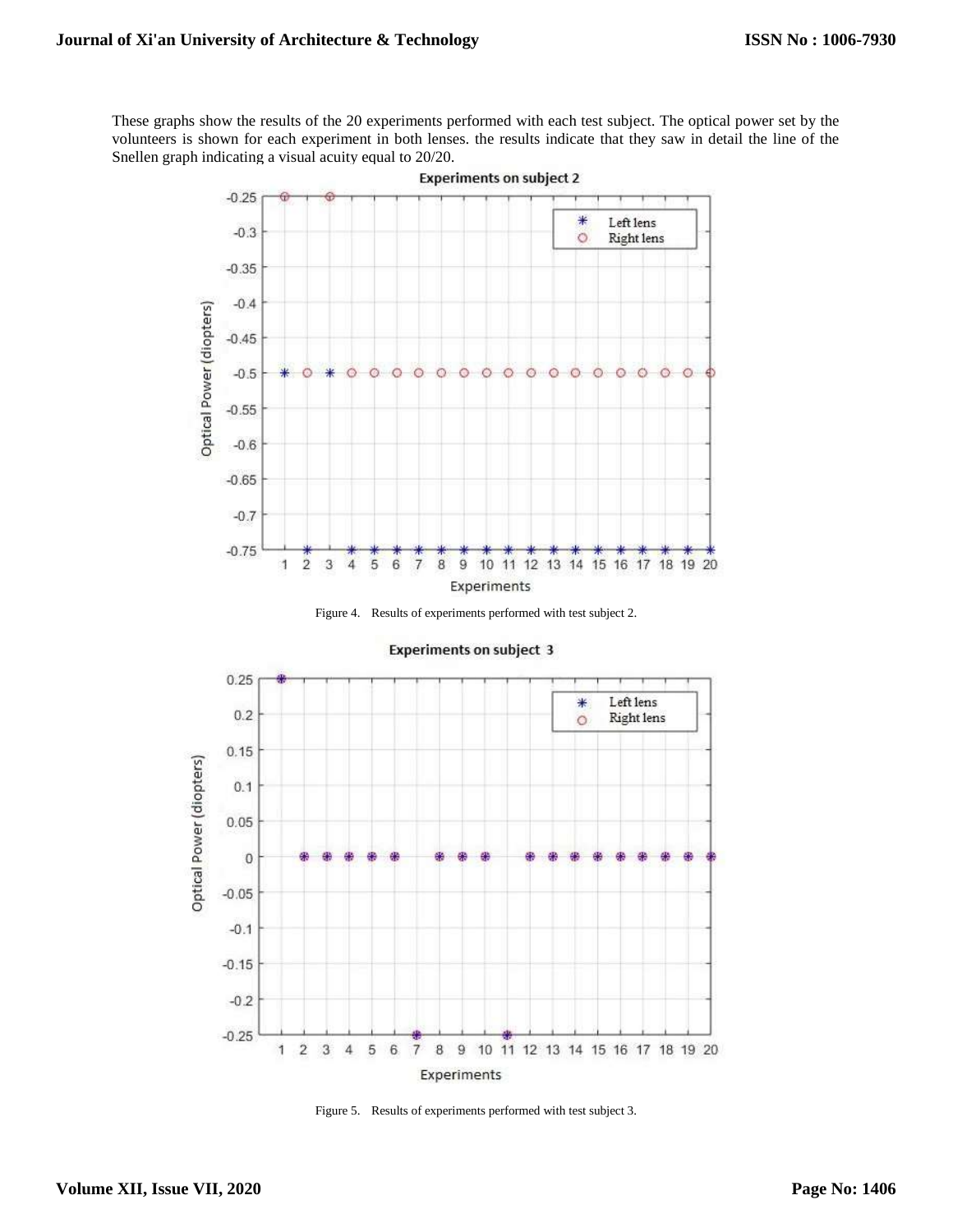The results shown in Figs. 5, 6 and 7 correspond to emmetropic test volunteers (normal vision). In this trial, the lenses were initialized at a power between one (1) and five (5) diopters randomly. The patients indicated that they saw in detail the line of the Snellen graph that indicates a visual acuity equal to 20/20, graduating the power of the lenses by 0 diopters, up to 85% of the tests performed.







Figure 7. Results of experiments performed with test subject 5.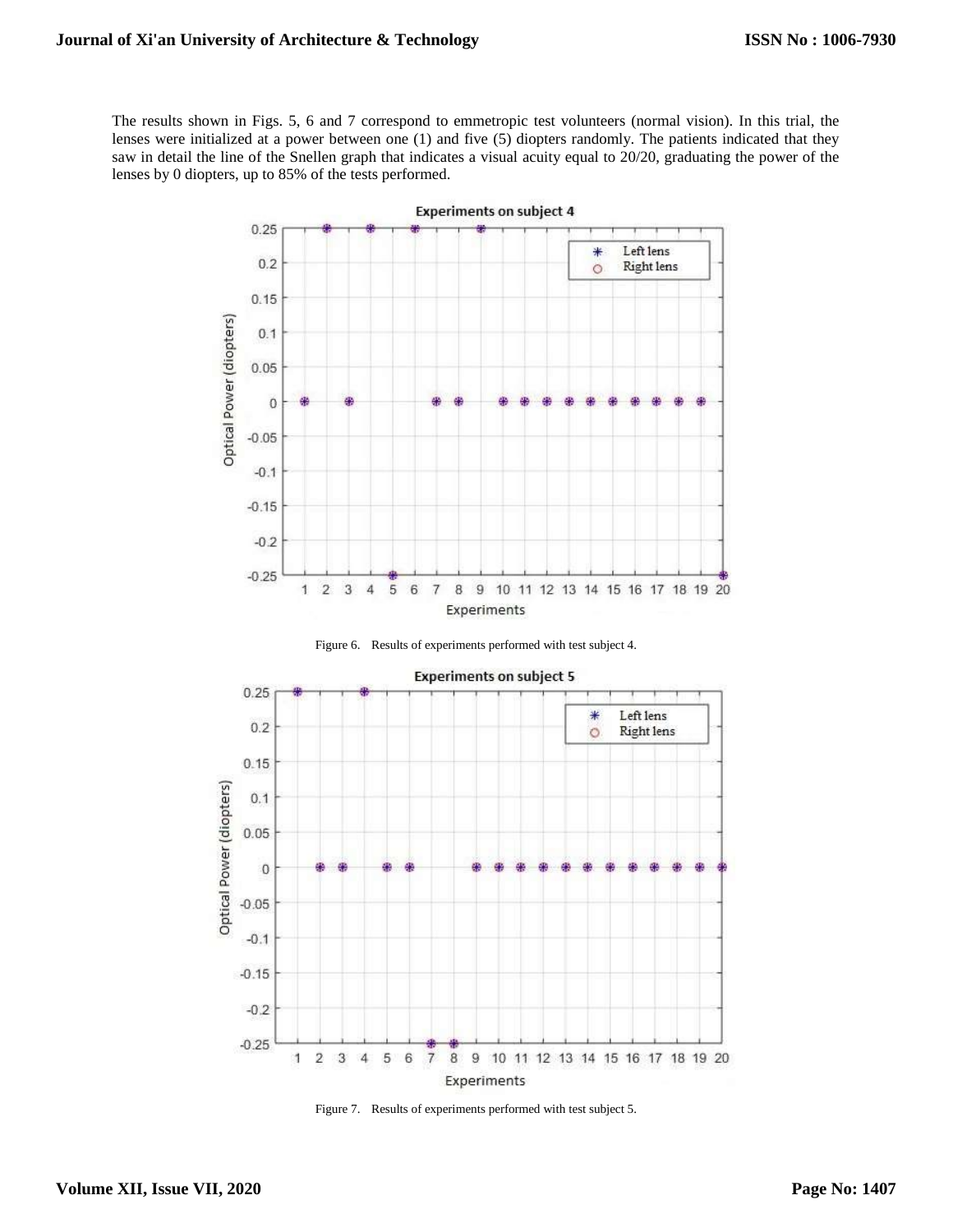A summary of the results is presented in Table IV. First-order statistics are applied to calculate the mean, mode, variance and confidence interval of the optical power for each lens and for each of the test subjects.

| <b>Units</b><br>(diopters) | Lens         | Average<br><b>Optical</b><br>Power | Optical<br>Power<br>Mode | <b>Standard</b><br>Deviation of<br><b>Optical Power</b> | 95%<br>Confidence<br>Interval |
|----------------------------|--------------|------------------------------------|--------------------------|---------------------------------------------------------|-------------------------------|
| Subject 1                  | <b>Right</b> | $-1,5$                             | $-1,5$                   | 0,081                                                   | $-1,54 - 1,46$                |
|                            | Left         | $-1,75$                            | $-1,75$                  | 0,081                                                   | $-1,79 - -1,71$               |
| Subject 2                  | <b>Right</b> | $-0,48$                            | $-0.5$                   | 0,077                                                   | $-0.51 - -0.44$               |
|                            | Left         | $-0,73$                            | $-0,75$                  | 0,077                                                   | $-0.76 - -0.69$               |
| Subject 3                  | <b>Right</b> | $-0,01$                            | $\bf{0}$                 | 0,099                                                   | $-0.06 - +0.03$               |
|                            | Left         | $-0.01$                            | $\bf{0}$                 | 0,099                                                   | $-0.06 - +0.03$               |
| Subject 4                  | <b>Right</b> | 0,03                               | $\bf{0}$                 | 0,138                                                   | $-0.04 - +0.09$               |
|                            | Left         | 0,03                               | $\bf{0}$                 | 0,138                                                   | $-0.04 - +0.09$               |
| Subject 5                  | Right        | 0                                  | $\bf{0}$                 | 0,115                                                   | $-0.05 - +0.05$               |
|                            | Left         | $\bf{0}$                           | $\mathbf{0}$             | 0,115                                                   | $-0.05 - +0.05$               |

TABLA I. Summary of the results.

Additionally, it was observed that the data of a complete experiment, from the initial optical power to the final optical power set by the subject in the lenses, that the test subjects as they performed more experiments acquired a greater skill to use the bio-feedback system implemented.

In Figure 8 and 9, the results obtained from test subject 1 are shown. The patient on day 1 took 73.51 seconds to set the optical power with which he indicated he could read the level indicating a visual acuity 20/20 on the Snellen chart and on day 4 it took 35.04 seconds to fix the same optical power on the lenses.



Subject 1 - Experiment - Day 1 - Left Lens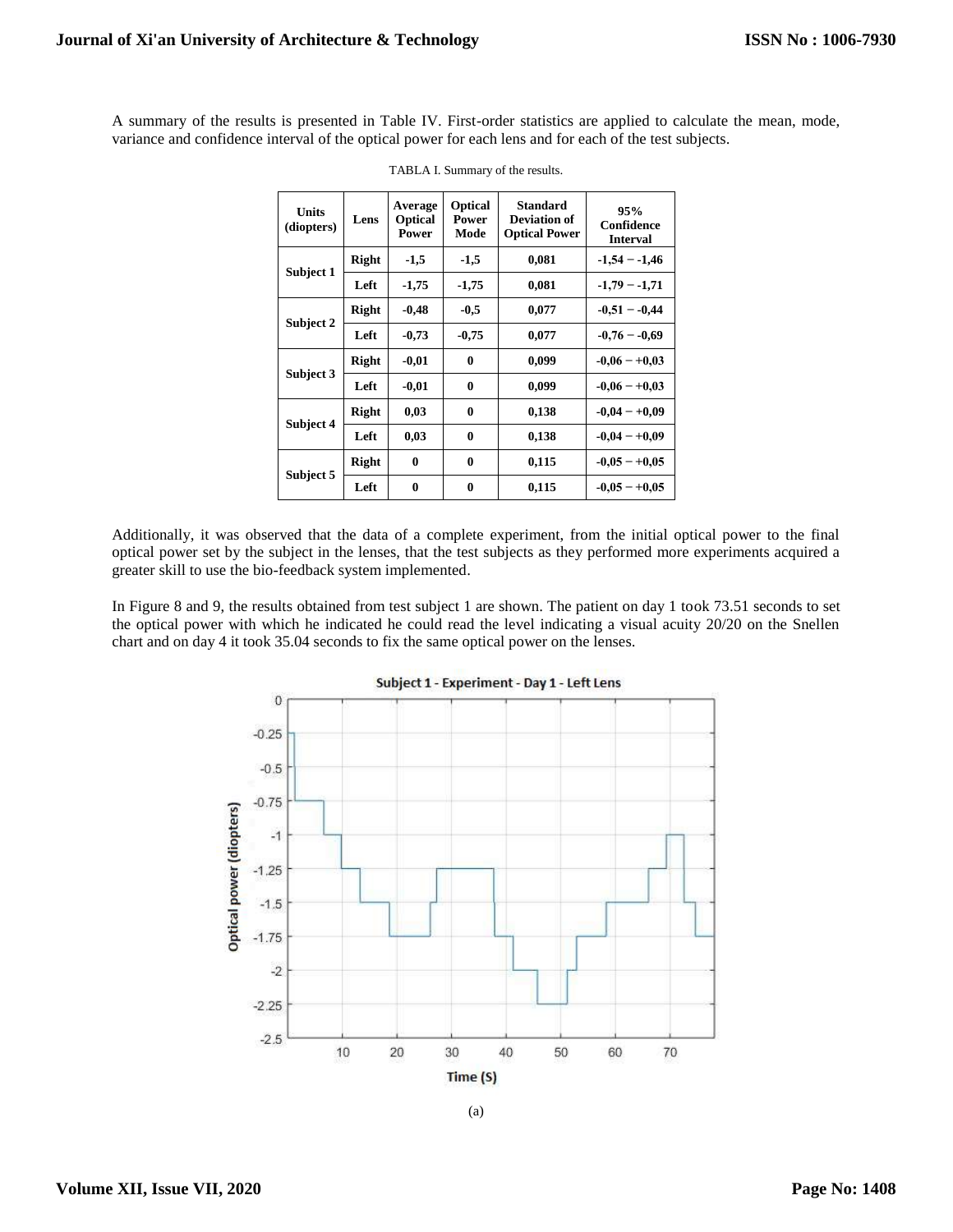

Figure 8. Comparison of results in experiments performed with test subject 1 [Left Lens - Day 1 (a) Vs. Day 4 (b)].

#### IV.CONCLUSION

Analyzing the results, is possible concluded that it is possible to improve spherical ocular refractive errors related to the decrease in visual acuity, with a bio-feedback system using EMG signals.

The test subjects indicated up to 90% of their tests performed, that with the same optical power graduated with said system, they saw in detail the line of the Snellen graph, which indicates a visual acuity equal to 20/20.

As the test subjects conducted more experiments, they acquired greater skill in using the implemented bio-feedback system. This was demonstrated by the decrease in time taken to indicate that they read well the level that indicates a 20/20 visual acuity in the Snellen chart.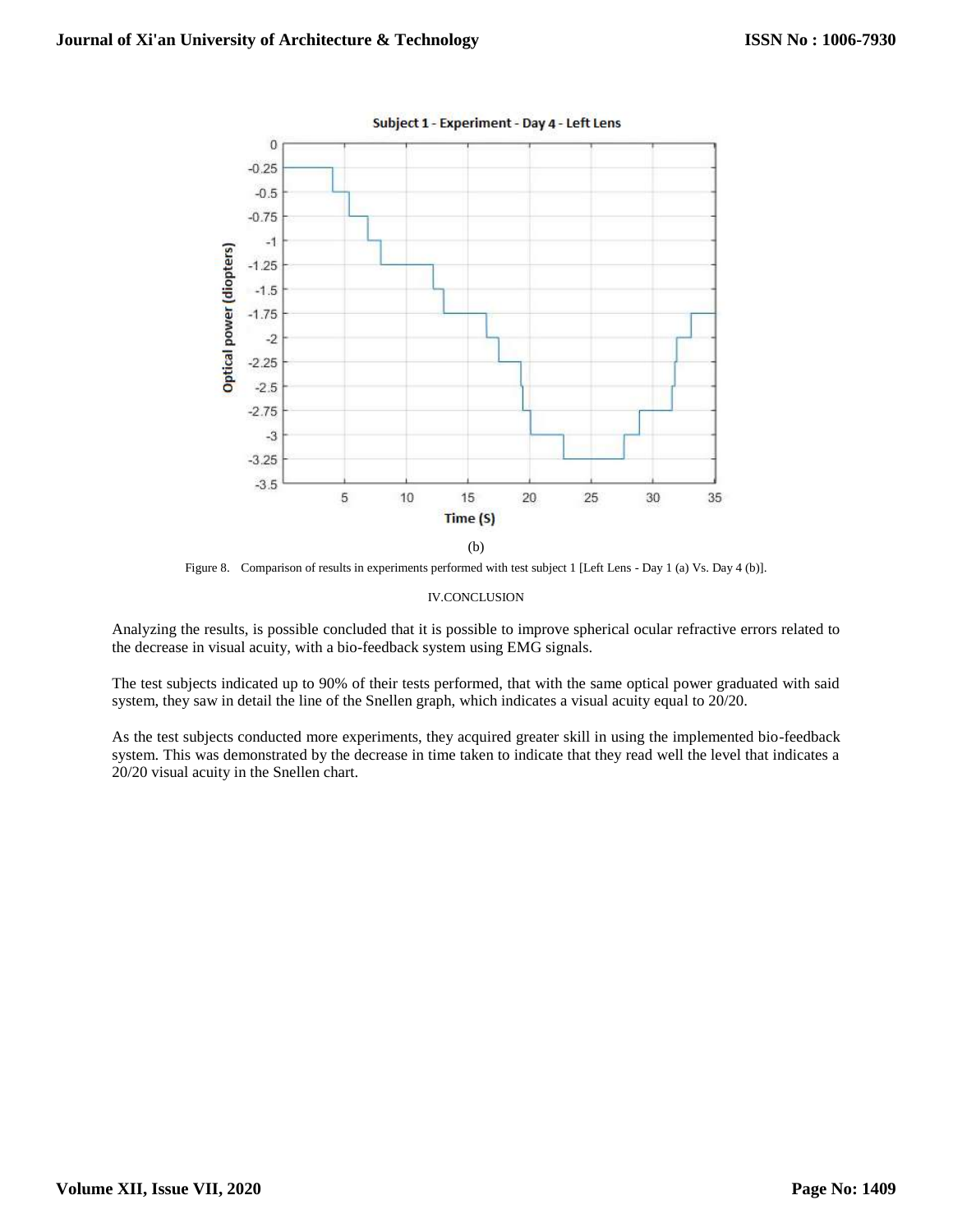

Figure 9. Comparison of results in experiments performed with test subject 1 [Right Lens - Day 1 (a) Vs. Day 4 (b)].